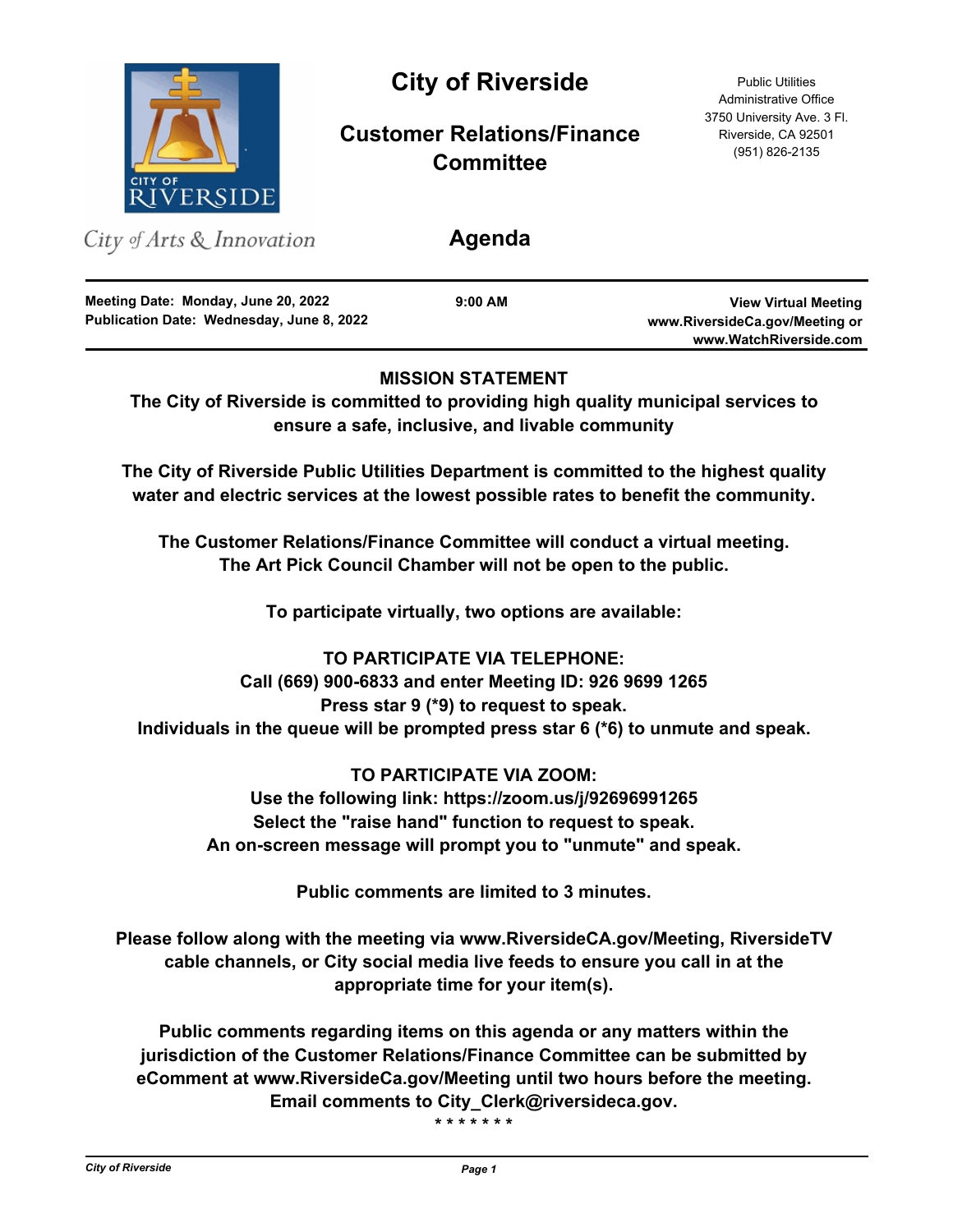**Pursuant to the City Council Meeting Rules adopted by Resolution No. 23618, members of all Boards and Commissions and the public are reminded that they must preserve order and decorum throughout the meeting. In that regard, members of all Boards and Commissions, as well as the public participants are advised that any delay or disruption in the proceedings or a refusal to obey the orders of the City Council, Boards and commissions, or their presiding officer constitutes a violation of these rules.**

**The City of Riverside is committed to fostering a respectful workplace that requires all employees and external stakeholders to embrace a culture of transparency and inclusivity. This includes acceptable behavior from everyone; a workplace that provides dignity, respect, and civility to our employees, customers, and the public they serve. City meetings should be a place where all members of our community feel safe and comfortable to participate. While there could be a high level of emotion associated with topics on this agenda, the City would like to set the expectation that all members of the public use language appropriate to a collaborative, professional, and respectful public environment.**

**The City is resolute in its commitment to eliminate any form of harassment, discrimination, or retaliation in the workplace. The City maintains a zero-tolerance policy for harassment, discrimination, and retaliation in compliance with new harassment and discrimination laws.**

**\* \* \* \* \* \* \***

*The City of Riverside wishes to make all of its public meetings accessible to the public. Upon request, this agenda will be made available in appropriate alternative formats to persons with disabilities, as required by 42 U.S.C. §12132 of the Americans with Disabilities Act of 1990. Any person with a disability who requires a modification or*  accommodation in order to participate in a meeting should direct such request to the *City's ADA Coordinator at 951-826-5427 at least 72 hours before the meeting, if possible. TTY users call 7-1-1 for telecommunications relay services (TRS).*

*Agenda related writings or documents provided to the Committee are available at www.RiversideCa.gov/Meeting.*

# **9 A.M.**

# CHAIR CALLS MEETING TO ORDER

PLEDGE OF ALLEGIANCE

*City of Riverside Page 2*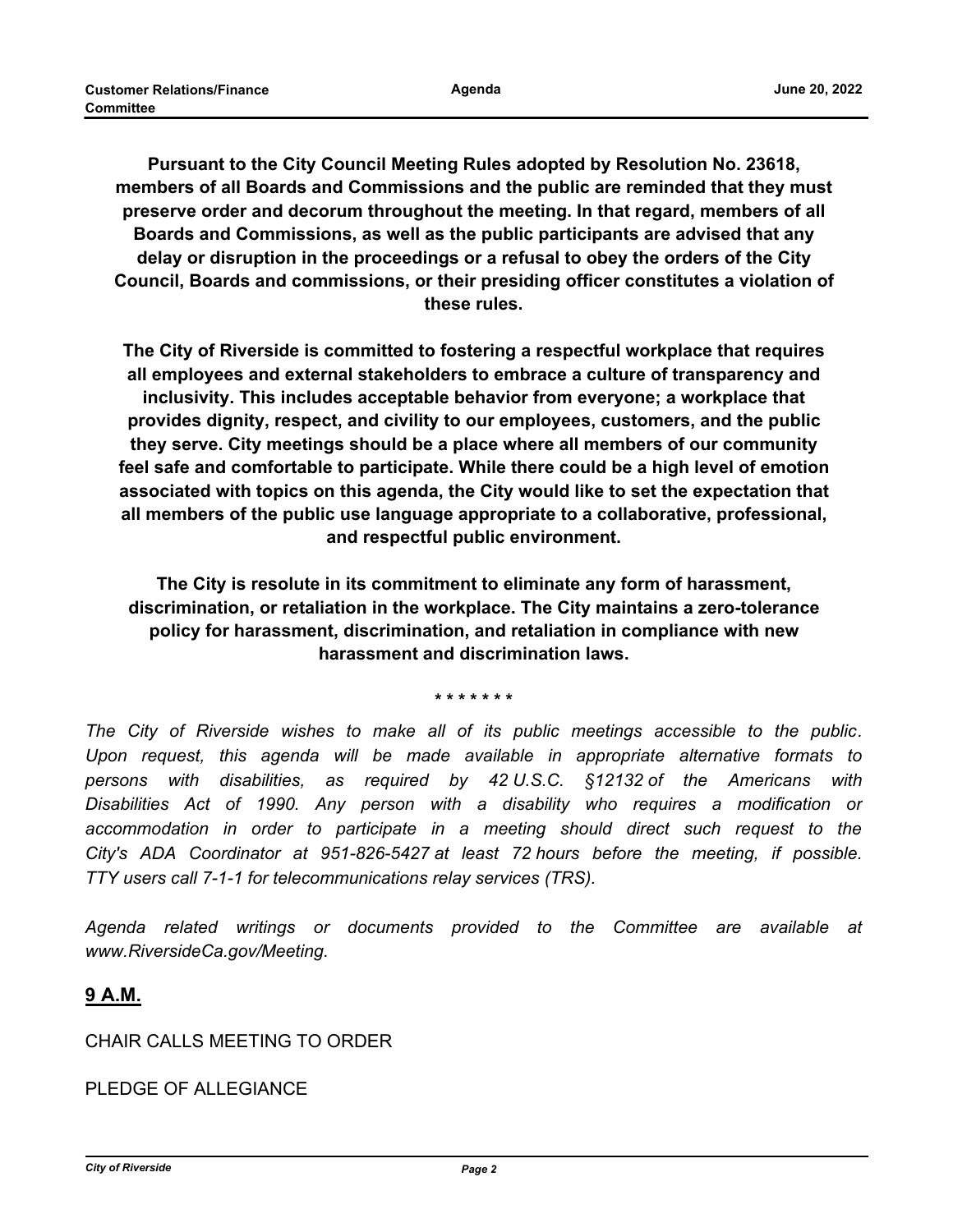ROLL

# PUBLIC COMMENT

*Audience participation is encouraged. Public comments are limited to 3 minutes.*

1 To comment on any matters within the jurisdiction of the Committee, you are invited to participate via telephone call (669) 900-6833 and enter Meeting ID: 926 9699 1265. Press \*9 to be placed in the queue to speak. Individuals in the queue will be prompted to unmute by pressing \*6 when you are ready to speak.

To participate via ZOOM, use the following link: https://zoom.us/j/92696991265, select the "raise hand" function to request to speak. An on-screen message will prompt you to "unmute" and speak.

#### CONSENT CALENDAR

*All matters listed under the CONSENT CALENDAR are considered routine by the Customer Relations/Finance Committee and may be enacted by one motion in the form*  listed below. There will be no separate discussion of these items unless, before the *Customer Relations/Finance Committee votes on the motion to adopt, Members of the Customer Relations/Finance Committee or the Public Utilities General Manager, or his designee, request specific items be removed from the Consent Calendar for separate action.*

2 Minutes of May 16, 2022

#### *Attachments:* [Minutes](http://riversideca.legistar.com/gateway.aspx?M=F&ID=e6a71e7e-61bf-4caa-9cc6-44a657e94c1e.pdf)

3 Excuse absence of Board Member Cherney from May 16, 2022, meeting

*Attachments:* [Report](http://riversideca.legistar.com/gateway.aspx?M=F&ID=ea81403d-1d02-40ca-9a73-8aef66afba33.docx)

# DISCUSSION CALENDAR

*This portion of the Customer Relations/Finance Committee Agenda is for all matters where staff and public participation is anticipated. Public comments are limited to 3 minutes. Via phone: Press \*9 to be placed in the queue to speak when the discussion item is called. Via Zoom: Select the "raise hand" function to request to speak. An on-screen message will prompt you to "unmute" and speak.*